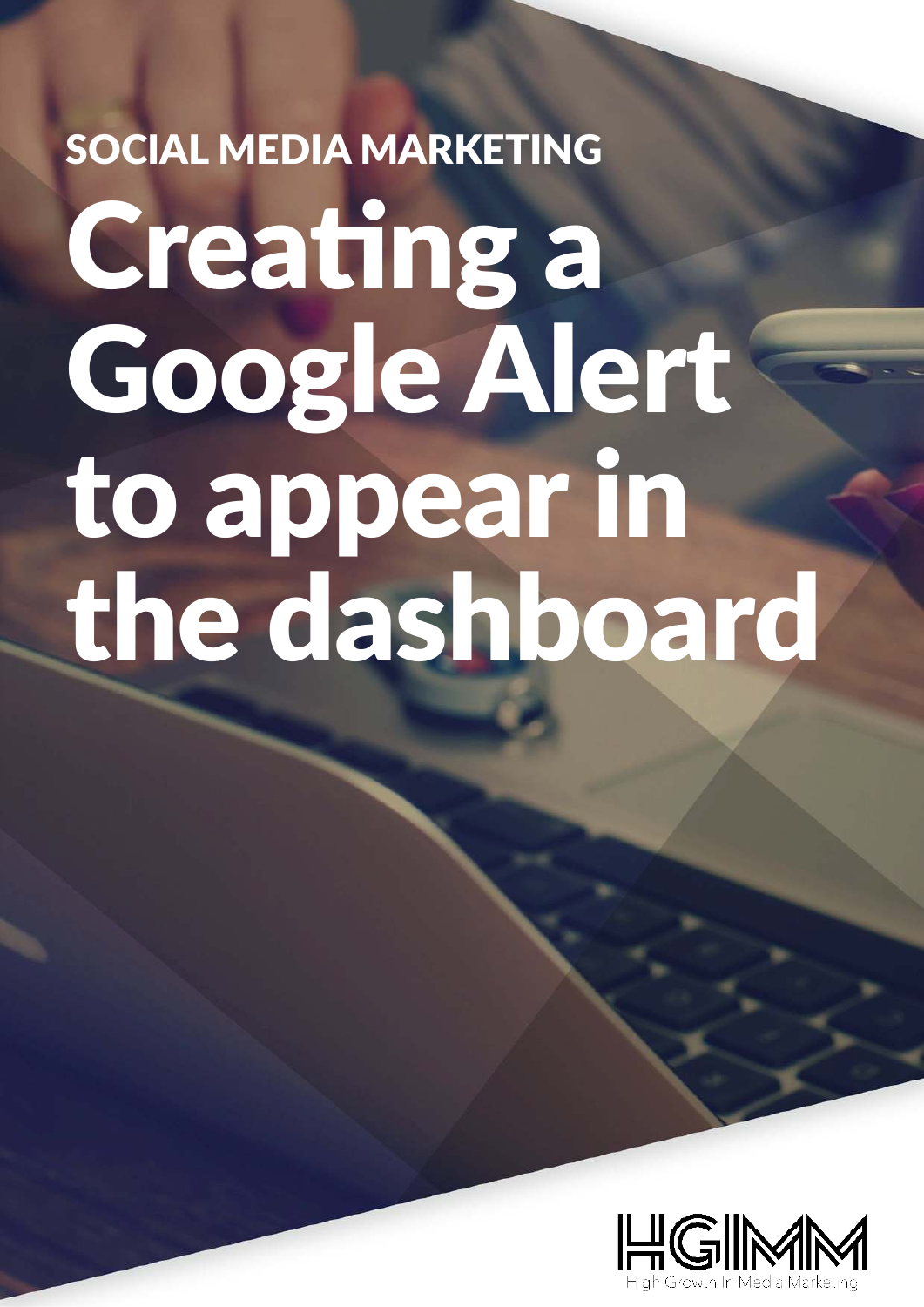**Setting up a Google alert to appear within the Content research section of your dashboard**

- **1.** Go to https://www.google.com/alerts and sign into your Google account.
- **2.** At the top of the screen you will see a text box where you can type in keywords about what you would like to be alerted about.
- **3.** Click on CREATE ALERT.
- **4.** Once you have done this a box will appear displaying your alerts. On the right hand side, you will see a cog. Click on the cog and make sure that both options are unticked, then click save.
- **5.** Now go to the alert you have created and click on the pen symbol and make sure the Deliver to option says RSS feed. Click on Update alert.
- **6.** Now you will see an RSS icon has appeared. Click on this icon and it will open a page with lots of writing on it. Copy the URL that appears at the top of the page.
- **7.** Now open up your social media dashboard and go to the Content Research section and click on the RSS feed tab.
- **8.** Paste the URL that you copied into the box: Enter feed URL. Then click RETRIEVE FEED.
- **9.** This will now pull content from Google about the alert you have created. You can now schedule these into your social media feeds.

## **How to Schedule the Alerts into your Social Media Scheduler**

Now you have created a Google Alert RSS feed inside your dashboard below are the instructions on how to schedule the alerts into your social media scheduler:

- You will see a list of all the titles of the alerts. We recommend that you read the alert you have received before you publish it to your social media to ensure that it is appropriate for your target audience. You can do this my clicking on the title which will open the alert in a new window.
- Once you are ready to schedule the alert to your social media click on the calendar icon on the right hand side of the alert
- Select the social media network(s) that you wish to schedule the content to.
- Select the date and time that you would like it to go out.
- Click SCHEDULE THIS.